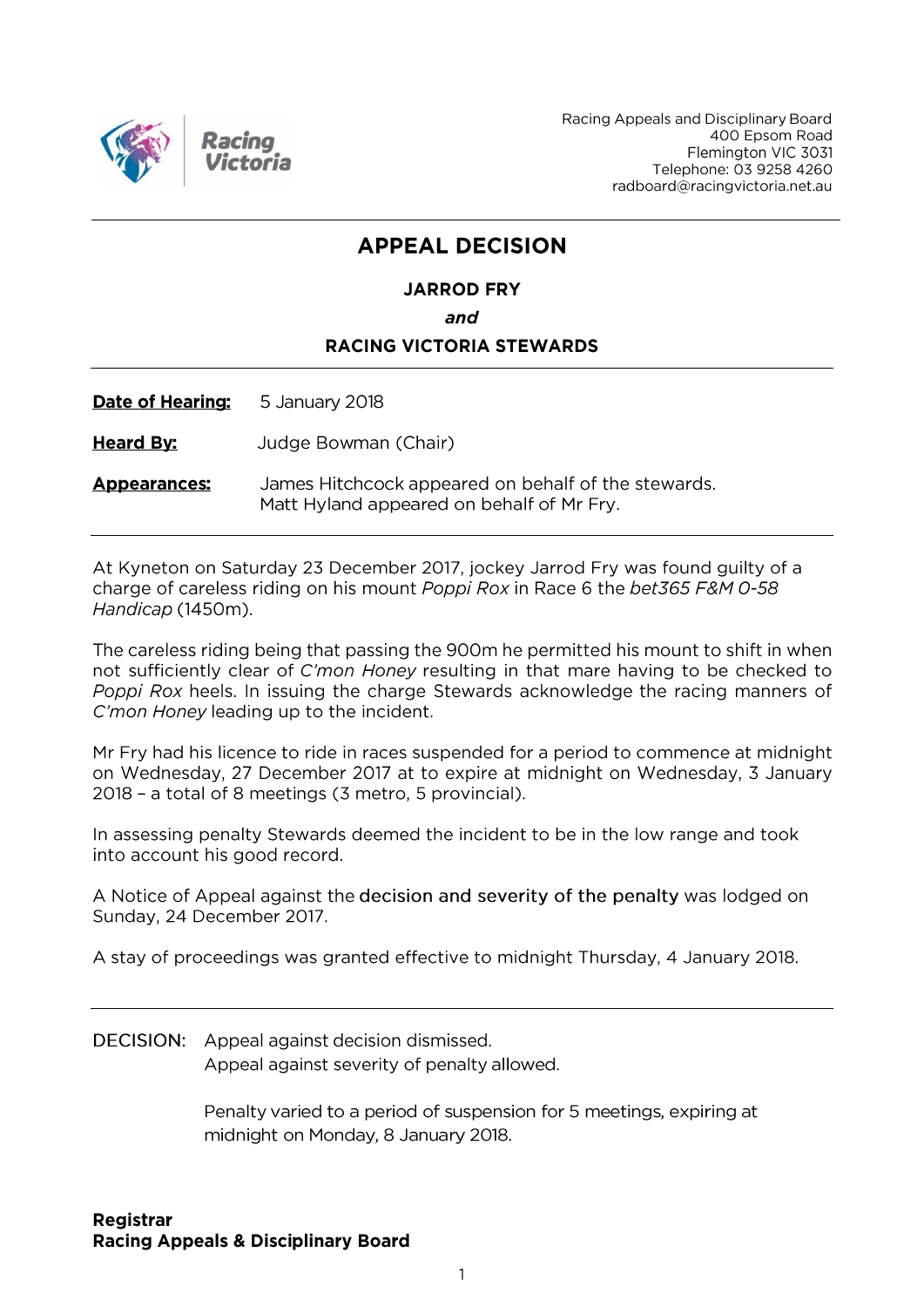# **TRANSCRIPT OF PROCEEDINGS**

## **RACING APPEALS AND DISCIPLINARY BOARD**

\_\_\_\_\_\_\_\_\_\_\_\_\_\_\_\_\_\_\_\_\_\_\_\_\_\_\_\_\_\_\_\_\_\_\_\_\_\_\_\_\_\_\_\_\_\_\_\_\_\_\_\_\_\_\_\_\_\_\_\_\_\_\_

**HIS HONOUR JUDGE J. BOWMAN, Chairman**

# **EXTRACT OF PROCEEDINGS**

**DECISION**

## **JARROD FRY**

**and**

## **RACING VICTORIA STEWARDS**

## **RACING VICTORIA CENTRE, FLEMINGTON**

## **FRIDAY, 5 JANUARY 2018**

MR M. HYLAND appeared on behalf of Mr J. Fry

MR J. HITCHCOCK appeared on behalf of the RVL Stewards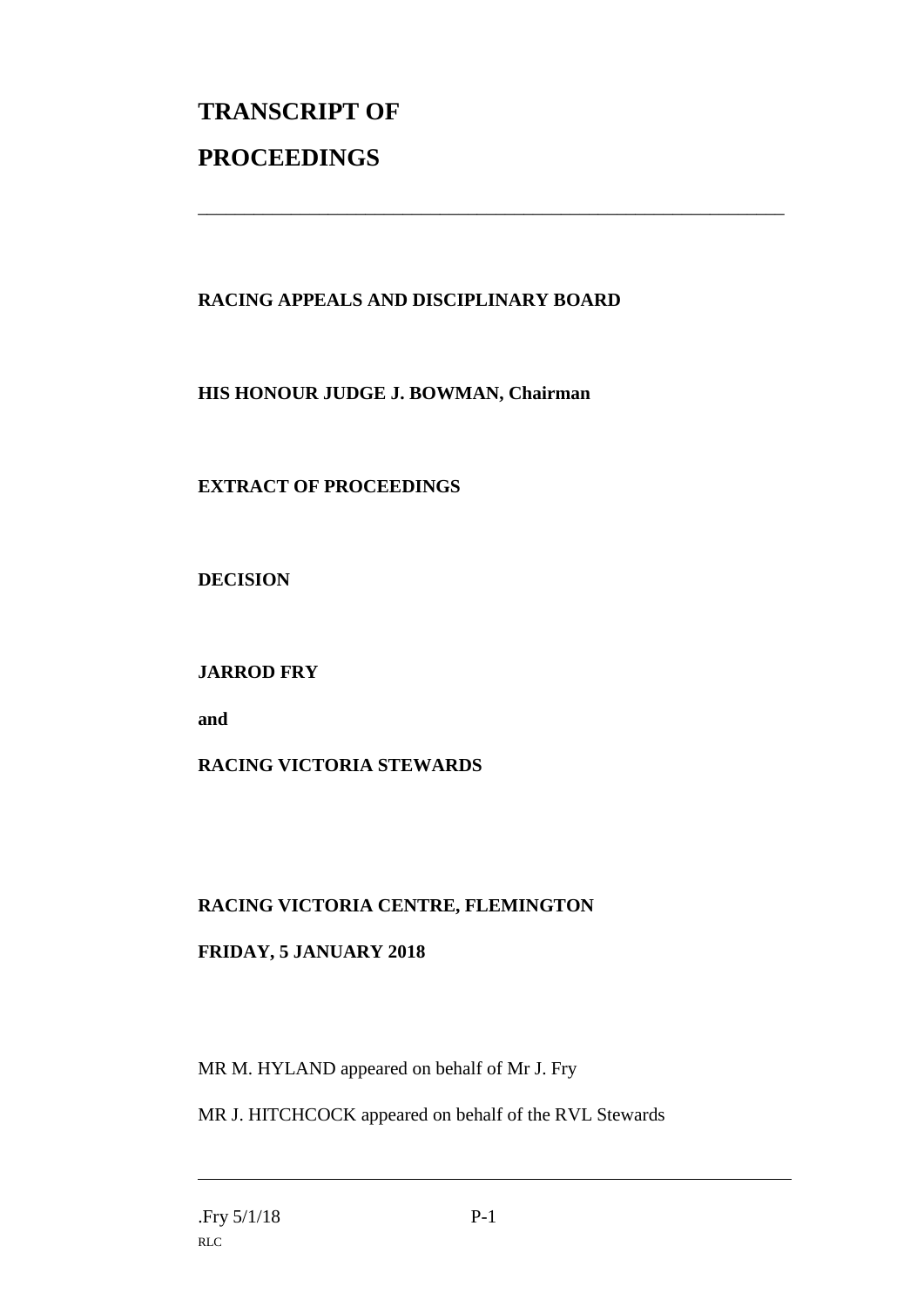CHAIRMAN: Mr Jarrod Fry, you have been charged with a breach of AR 137(a), namely careless riding, that in race 6 over 1450 metres at Kyneton on 23 December 2017, near the 900-metre mark, you permitted your mount, Poppi Rox, when not sufficiently clear of C'mon Honey, ridden by Rose Pearson, to cross that horse, causing it to be checked.

Stewards took into account your good record and considered the interference to be in the low range. However, they found that the charge had been made out and suspended you for eight meetings. You are appealing against both the conviction and the penalty.

I have had the benefit of reading the transcript and viewing the video. I also noted the careful submissions made by Mr Hyland on your behalf. My conclusion is this: I do find the charge of careless riding to be made out, but I also consider that you were somewhat unlucky in the way things unfolded. You sat outside Rose Pearson in the lead for approximately 400 metres. It became apparent to you, and she has said on the transcript, that she wanted to surrender the lead to you and obtain cover. She admits that, given her horse's racing style, that was probably an error of judgment. You had another couple of looks and then crossed her. You were almost sufficiently clear of her but not quite. I do not accept that she kicked up again inside you at the relevant time, but I do accept, as did the Stewards, that her horse's racing style contributed to what occurred. However, the bottom line is that in my opinion, you cut it just a bit fine and she had to check.